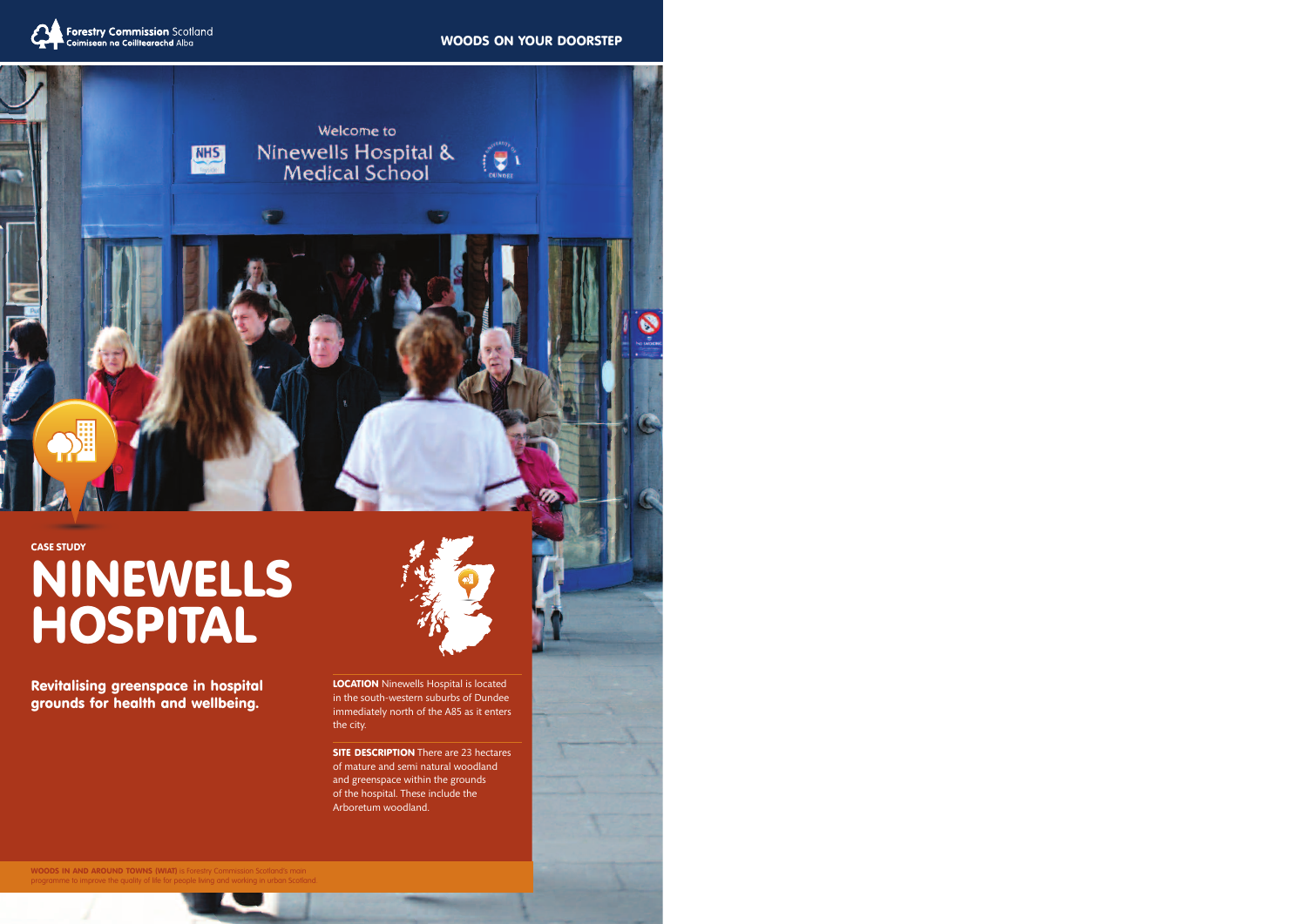

**Woodlands and greenspace can provide a therapeutic alternative to hospital buildings. The Ninewells greening project set out to demonstrate how to create a green, health promoting hospital.**

**With good design and access improvements, hospital grounds can be used by everyone for physical activity, recreation, recuperation, viewing nature or simply to spend time relaxing or convalescing in peaceful surroundings.**

#### **BEFORE WIAT**

The hospital opened in 1974, and the clinicians recognised the therapeutic value to patients and staff of the external scenery. The intention was for wards to overlook quiet landscaped gardens and the Arboretum woodland.

Since the 1980s the Arboretum woodland has been neglected and largely unmanaged. Access was restricted – with no facilities for staff, patients or visitors to spend time in the woodland.

In 2010, a survey was completed with 678 staff, students patients, visitors and local residents to establish the current usage of the woodland, and to find out what people would like to see improved. It concluded that 66 per cent of staff and 88 per cent of patients were unaware of Arboretum wood. 78 per cent of staff and 66 per cent of patients would like to see accessible paths to woodland.

#### **WIAT ACHIEVEMENTS**

A steering group was formed in 2009 with members including Forestry Commission Scotland, NHS Tayside, Maggie's Centre and Dundee City Council to look at ways to make greater use of existing woodlands and greenspace in the grounds of Ninewells Hospital.

#### The project objectives:

- Create an outdoor environment for health improvement;
- Improve the quality of green space in the hospital grounds; and
- Improve access to woodland and open space for staff, patients and local people.

**16** I really just want a safe area to walk<br>in. I try and have a walk around the in. I try and have a walk around the hospital each day during my lunch break. I have no window in my office so getting out for some fresh air and daylight is very important to me. **99**<br>Staff Member, Ninewells Hospital.



#### **TIMELINE**

# **2009**

A project steering group was established.

#### **2010**

The project steering group developed a site master plan and agreed a phased programme of works to meet its objectives.

A survey was completed to establish use of the woodland, and to find out what people would like to see happen.

www.forestry.gov.uk/wiat CASE STUDY **NINEWELLS HOSPITAL DUNDEE GREENPEACE PROJECT**

#### **WIAT WORKS**

A woodland management plan has been developed and an overarching site master plan for the hospital grounds created, which should help secure the long term future of the woodland and open space in the hospital grounds.

#### Some of the initial improvements include:

- Creating all abilities paths with a network of short, medium and long distance trails;
- Installing way marking;
- Installing regular seating and rest areas along paths;
- Developing woodland information signs at hospital entrances, designing a site map and installing interpretation panels in Arboretum woodland;
- Improving access to the woodlands and greenspace for a wide range of users including patients and visitors and local residents;
- Creating new entrances to the woodland;
- Carrying out remedial tree work; and
- Planting trees and shrubs, and thinning overgrown over areas to allow clear sight lines along paths



### **ON-GOING COMMUNITY ACTIVITY**

Green prescriptions are being promoted at the hospital and a programme of activities in the hospital grounds has been introduced. This has started with trained health walk leaders running weekly health walks for patients from the Maggie's Centre. This provides patients with the opportunity to spend time in high quality greenspace to aid their recovery. Health professionals have traditionally used contact with nature activities as part of a holistic programme of treatment for patients and this project will re-establish this practice at Ninewells.

A number of the NHS staff are helping to look after the greenspace, and surveying the type and numbers of wildlife and wildflowers in the woods. The lead occupational therapist for neurosciences has reported his team regularly take patients who have neurological problems, stroke, amputee and wheelchair users out to the woodland and they are looking forward to a suitable garden to work in.

# **2010**

The steering group had secured a budget of £96,000 (£63,000 from WIAT challenge fund and £33,000 match funding from NHS Tayside).

# **Proposed 2011/12**

Planned work includes constructing a link path that would complete the Ninewells greenways orbital walk / cycle path.

The steering group would like to see allotment and garden areas, greening of courtyards and environmental art in Arboretum wood.